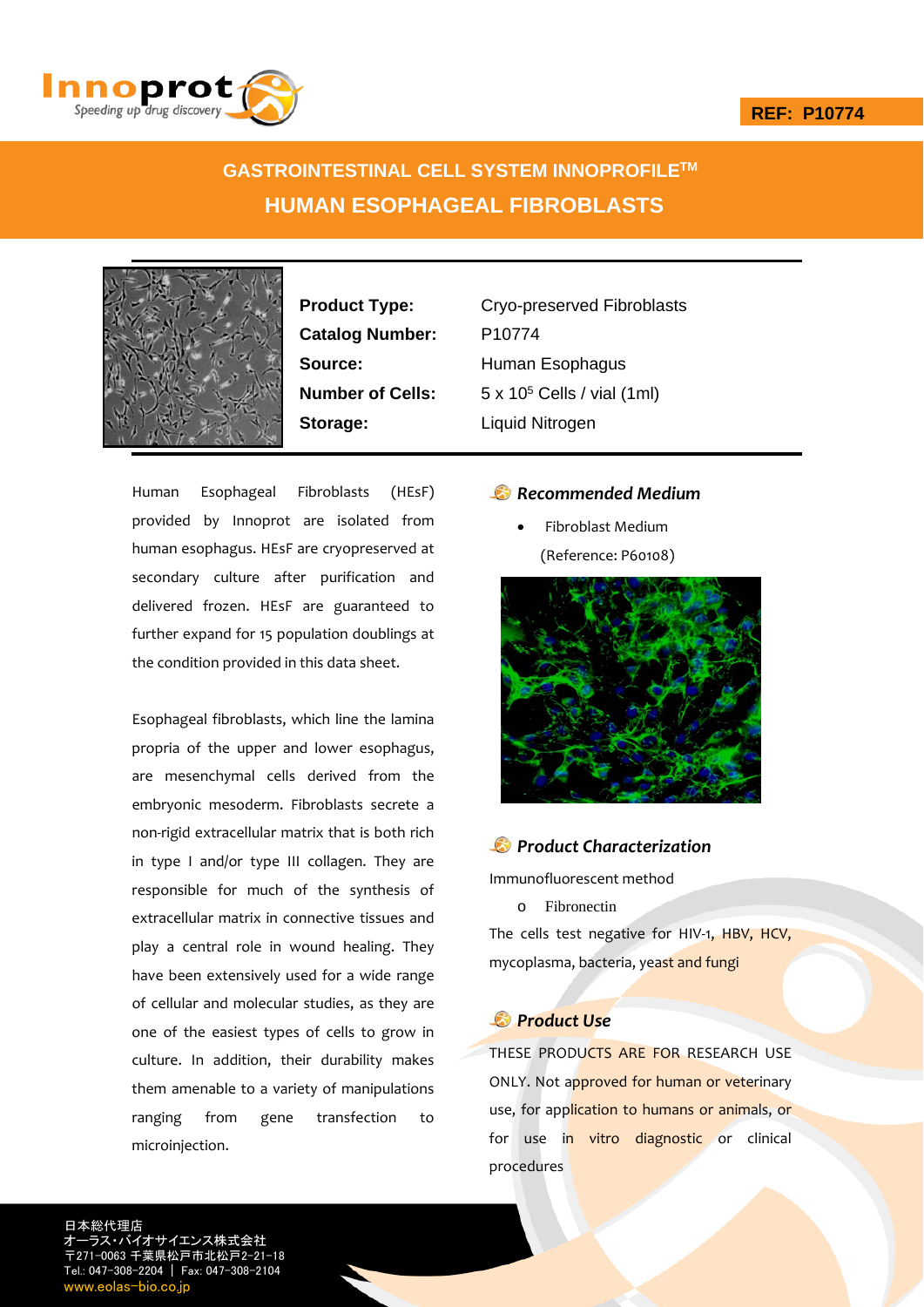

## **INSTRUCTIONS FOR CULTURING CELLS**

*IMPORTANT*: Cryopreserved cells are very delicate. Thaw the vial in a 37 ºC waterbath and return them to culture as quickly as possible with minimal handling!

## **Set up culture after receiving the order:**

- 1. Prepare a poly-L-lysine-coated culture vessel (2 μg/cm<sup>2</sup>, T-75 flask is recommended). Add 10 ml of sterile water to a T‐75 flask and then add 150 μl of poly‐L‐lysine stock solution (1 mg/ml, Cat. PLL). Leave the vessel in a 37ºC incubator overnight (or for a minimum of one hour).
- 2. Prepare complete medium. Decontaminate the external surfaces of medium bottle and medium supplement tubes with 70% ethanol and transfer them to a sterile field. Aseptically transfer supplement to the basal medium with a pipette. Rinse the supplement tube with medium to recover the entire volume.
- 3. Rinse the poly‐L‐lysine‐coated vessel twice with sterile water and then add 15 ml of complete medium. Leave the vessel in the sterile field and proceed to thaw the cryopreserved cells.
- 4. Place the frozen vial in a 37ºC water bath. Hold and rotate the vial gently until the contents completely thaw. Promptly remove the vial from the water bath, wipe it down with 70% ethanol, and transfer it to the sterile field.
- 5. Carefully remove the cap without touching the interior threads. Gently resuspend and dispense the contents of the vial into the equilibrated, poly‐ L‐lysine‐coated culture vessel. A seeding density higher than 5000 cells/cm<sup>2</sup> is recommended.
- Note: Dilution and centrifugation of cells after thawing are not recommended since these actions are more harmful to the cells than the effect of residual DMSO in the culture. It is also important that cells are plated in poly‐L‐lysine‐coated culture vessels to promote cell attachment.
- 6. Replace the cap or lid of the culture vessel and gently rock the vessel to distribute the cells evenly. Loosen cap, if necessary, to allow gas exchange.
- 7. Return the culture vessel to the incubator.
- 8. For best results, do not disturb the culture for at least 16 hours after the culture has been initiated. Refresh culture medium the next day to remove residual DMSO and unattached cells.

## **Maintenance of Culture:**

- 1. Refresh supplemented culture medium the next morning after establishing a culture from cryopreserved cells.
- 2. Change the medium every three days thereafter, until the culture is approximately 70% confluent.
- 3. Once the culture reaches 70% confluency, change medium every other day until the culture is approximately 90% confluent

日本総代理店 オーラス・バイオサイエンス株式会社 〒271-0063 千葉県松戸市北松戸2-21-18 Tel.: 047-308-2204 | Fax: 047-308-2104 www.eolas-bio.co.